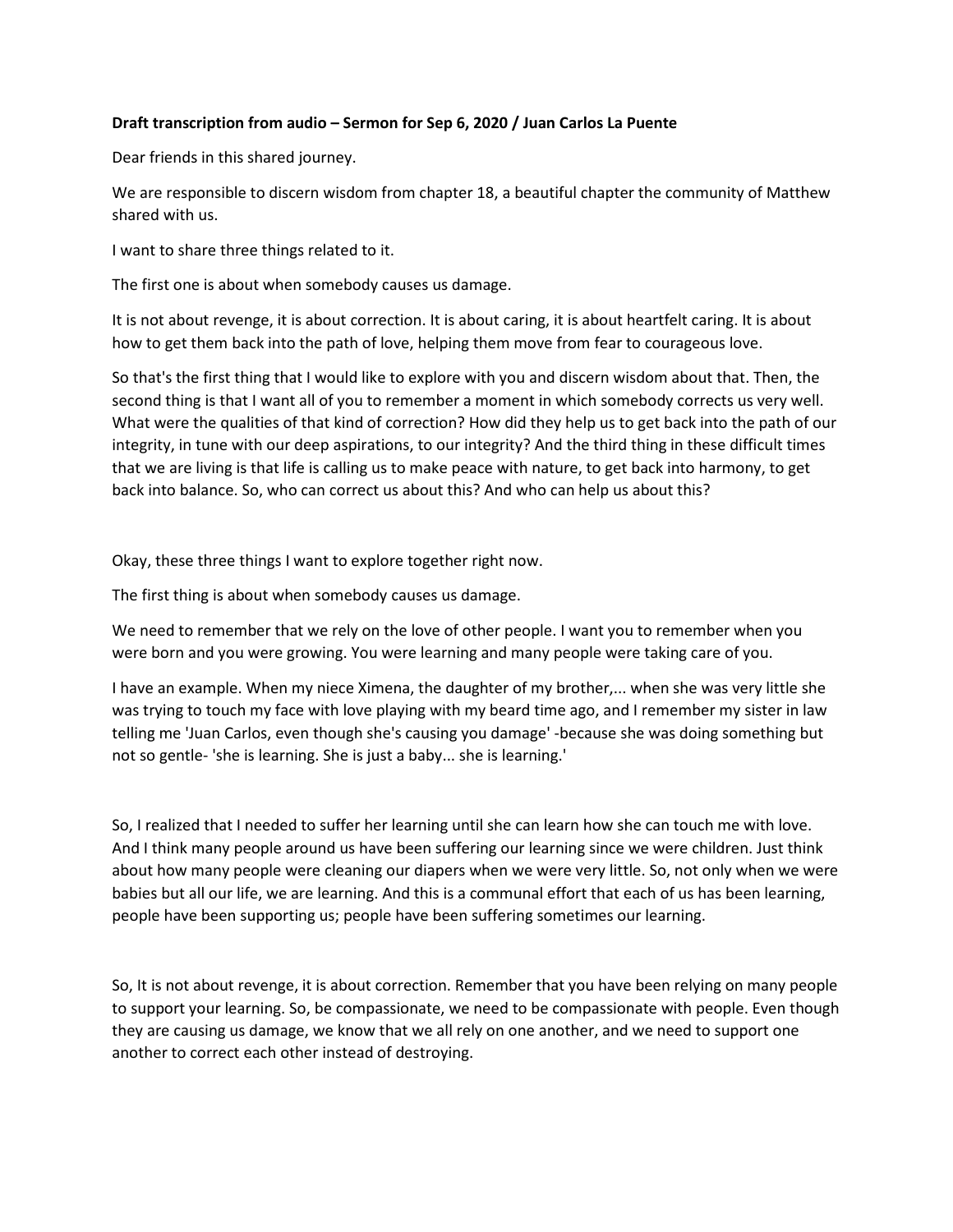That will be the first thing I want you to think about it, and then the second thing is that we ask ourselves -What are the good qualities of a correction?

I remember a friend -Maritze- time ago. She helped me tremendously.

The way she corrected me was about calling myself to be loyal to my heart. So she remember things that I had said. She remembered actions, I have done. She remember all of those things, and she said 'Juan Carlos, remember when you had said this or that last year?' 'Remember what you have done two years ago? This is not what you really are, just be loyal to your heart. She highlighted aspects of my life that were supporting me to get me into the path again.

Sometimes, when we correct other people because they are causing us damage or causing damage to other people, we want to correct them from a different ground from themselves. Our correction need to be grounded into themselves. So, the people who are the closest ones to those who are causing other people damage or causing us damage are more equipped to correcting them. The closest ones can remember good things about the people they want to correct.

So, correction requires remembering and love. More love, then more legitimacy to correct other person. So that's something very important and the ground to correct the person is about remembering good things about the person that can help the person as a resource to realize that the person can get back into the path again of integrity and love. So, sometimes we want to correct, but we are not exactly the one that the person needs, and we know who are the closest one to this person who may help the person to understand and to get in tune with what the inner self of this person is.

So that will be the second thing.

And the third thing I said, ... in this time of suffering, tremendous suffering, when many people are dying... Life is calling us to a balance, to get back into harmony, to make peace with nature, not to destroy. Systems in which we are leaving are destroying nature and are causing all this disproportional damage. It seems like nature is reacting in different ways. And we need to respond to get into balance and harmony with nature. How? Who can do this? How we can correct us to do this?

So, I think the gospel, the good news put light into us to reflect and tell us 'you have good things, remember you can. We need to have faith in one another if we support one another. ... This is a treasure that we have.'

I heard around me sad news like this one 'you are an individual. You need to be close to people who dominate others if you want to survive. And about those who are weak, and about those who are annihilated... You do not need to remember them. You just need to compete, and you're alone.'

This is the very hard environment that we live in.

And we need to remember the good news: 'we are not an individual, we are a human-nature collective effort, an expression of many people. As I said at the beginning, people have been carrying us, supporting us. We have been relying on the love of people when we are learning. Each of us is a collective human effort. We are not alone. We are supported by many people, we are a communion.' Likewise, Jesus teaches us that we don't need to be close to those who dominate others. We need to be close to the pain of others who are crying out publicly that society needs to change and to overcome the pain. So, it's about... rather than being close to those who are causing damage by dominion, we need to